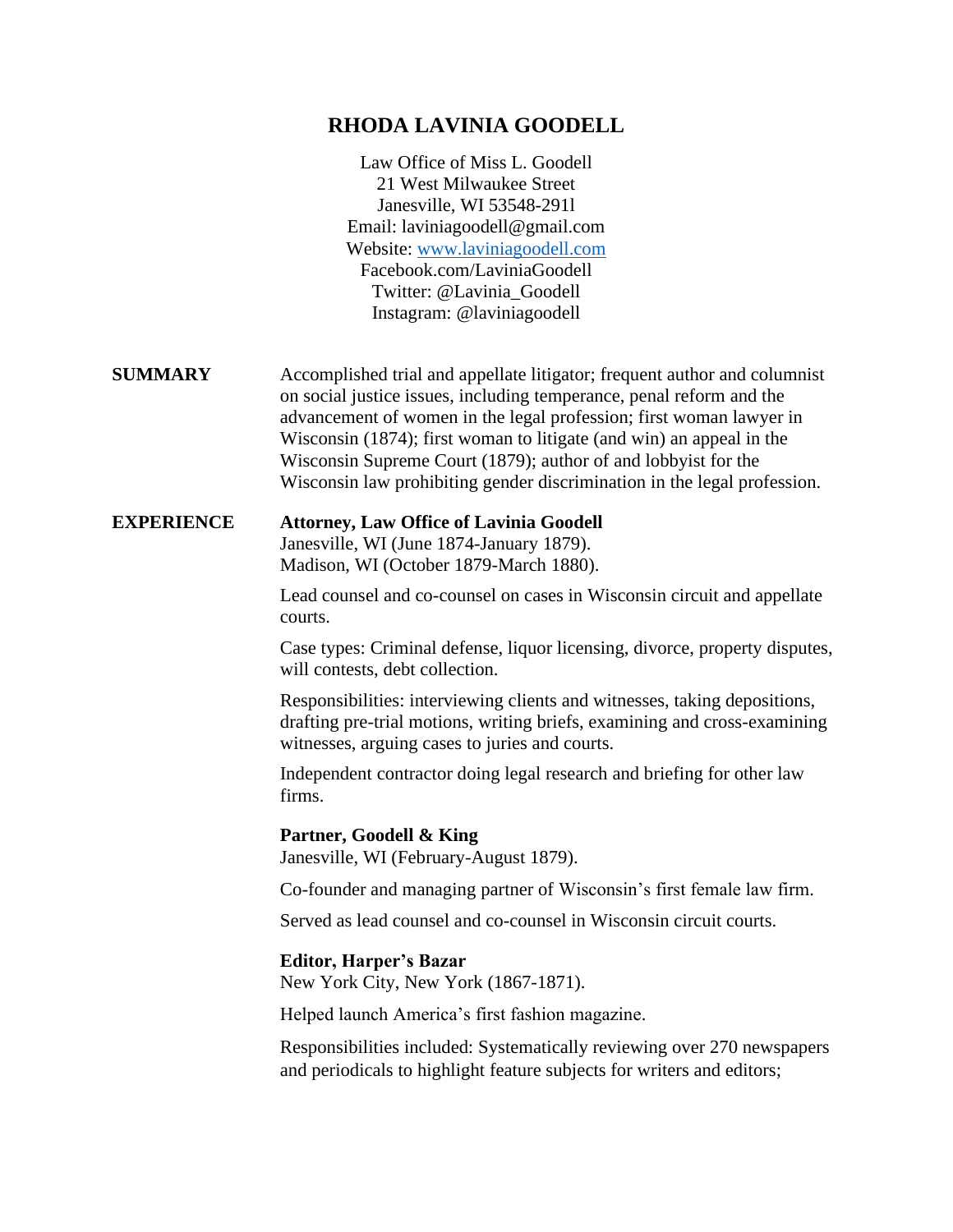reviewing proof sheets; locating and preserving all notices regarding Harper publications.

**Teacher** (1865-1867) Lynn School, Brooklyn New York.

Head of school, sole teacher for 15 students of all ages.

Subjects: Reading, writing, literature, mathematics, science, geography, history, and gymnastics.

**Editor, columnist,** *The Principia* New York City, New York (1859-1865).

Managing editor of a leading United States anti-slavery newspaper; in charge of the "News," "War," "Foreign," "Family Miscellany," and "Miscellaneous" pages (1862-1865).

Interim Editor-in-Chief (1863).

Writer, proofreader, researcher (1859-1862).

**LEADERSHIP** Founder, manager, and teacher at the Rock County Jail school for prisoners in Janesville, WI.

Vice President, Society for the Advancement of Women.

Vice President, American Women's Association.

Contributing member, *Woman's Journal* (leading women's suffrage newspaper in the United States).

Founding member, Janesville Women's Temperance Association.

Acting Treasurer, Ladies Temperance Union, and co-organizer of its march on the Janesville Common Council.

Clerk, Janesville Congregational Church (first woman to hold position).

**DISTINCTIONS** First woman lawyer in Wisconsin.

First woman to litigate and prevail in court trials, jury trials, and supreme court appeals in Wisconsin.

First woman to run for city attorney in the United States.

First woman notary public in Wisconsin.

Certificate of Admission to Rock County Circuit Court and related pleadings displayed at the Centennial International Exhibition of 1876, the first World's Fair in the United States.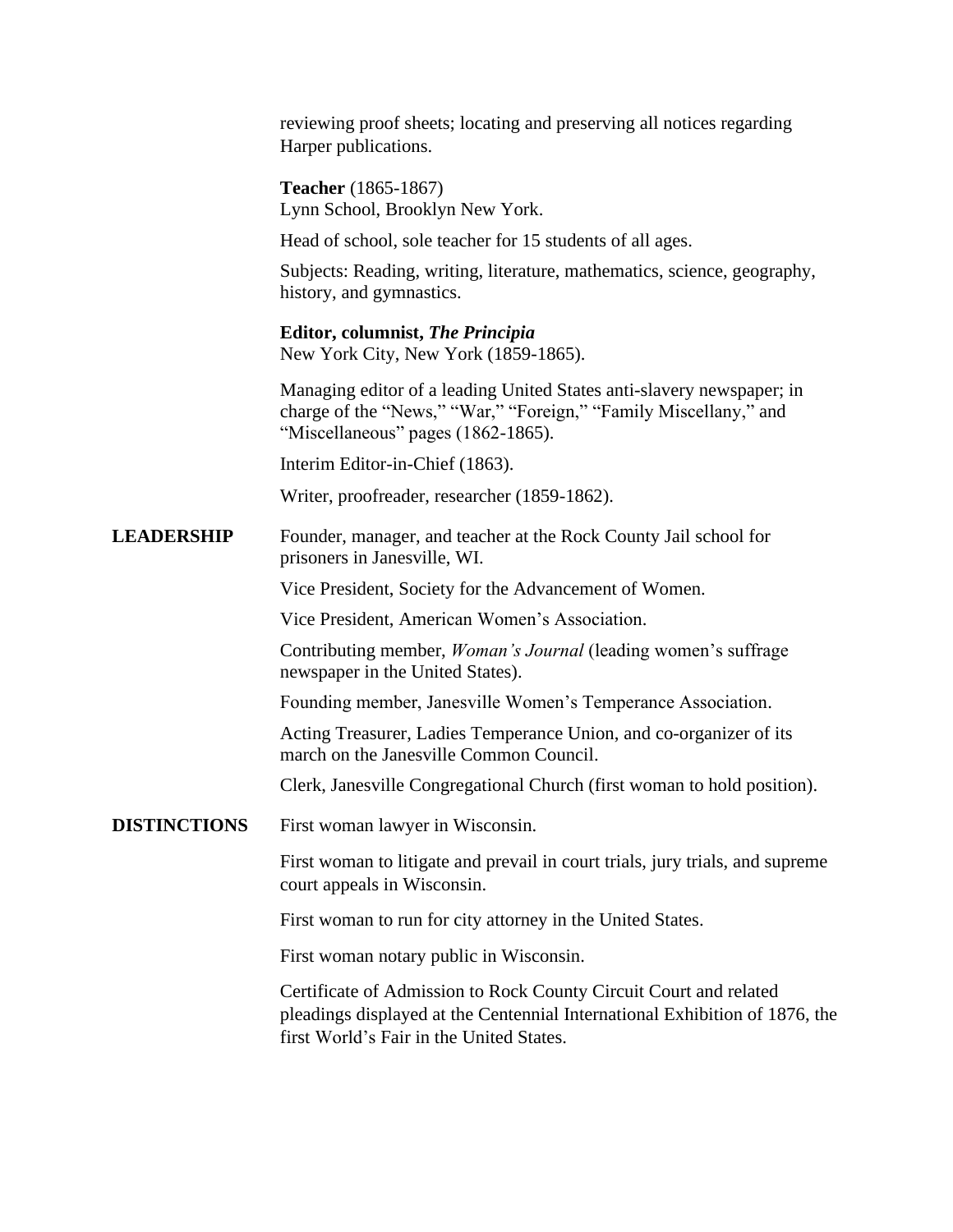Wisconsin's signatory to the 1878 Susan B. Anthony Amendment, which the U.S. Congress ultimately passed in 1920 as the 19<sup>th</sup> Amendment giving American women the right to vote.

**EDUCATION** Apprenticeship in practice of law with Pliny Norcross, completed 1874.

Brooklyn Heights Seminary, graduated 1859.

**PUBLICATIONS** Frequent columnist on social reform issues published in national and local press. Representative articles include:

> Author, "How It Looked to a Lawyer Half Century Ago," *Woman's Journal*, Vol. 10, No. 41, 10/11/1879.

Author, "Another Tramp," *The Advance*, 12/19/1878.

Author, "A singular Bible Class in a Strange Place," *The Advance*, 10/11/1877.

Author, "An Unfortunate Career of a Noted Young Man," *Janesville Gazette*, 6/2/1877.

Author, "Subjection of Women,," *Woman's Journal*, Vol. 7, No. 53, 12/30/1876.

Author, "Ownership of Wives," *Woman's Journal*, Vol. 7, No. 44, 10/28/1876.

Author, "Should Women Practice Law in Wisconsin?" *Chicago Legal News*, 3/25/1876 and 4/1/1876.

Author, "My Tramp," *Christian Union*, 12/15/1875.

Author, "Matrimonial Economy," *Chicago Tribune*, 9/10/1875.

Author, "Advanced Principles," *Woman's Journal*, Vol. 5, No. 11, 3/14/1874.

Author, "An Irruption of Depravity: Women in the Pulpit—A Presbyterian Protest, *Woman's Journal*, Vol. 3, No. 25, 5/18/1872.

Author, "Womanhood Suffrage: A Review of Objections," *Woman's Journal*, Part 1, Vol. 2, No. 17 , 4/19/71; Part 2, Vol. 2, No. 18, 5/6/1871; Part 3, Vol. 2, No. 21, 5/27/1871; Part 4, Vol. 2, No. 22, 6/23/71.

## **SPEECHES** Lecturer on temperance and suffrage in towns around Wisconsin. Major, national speeches include: